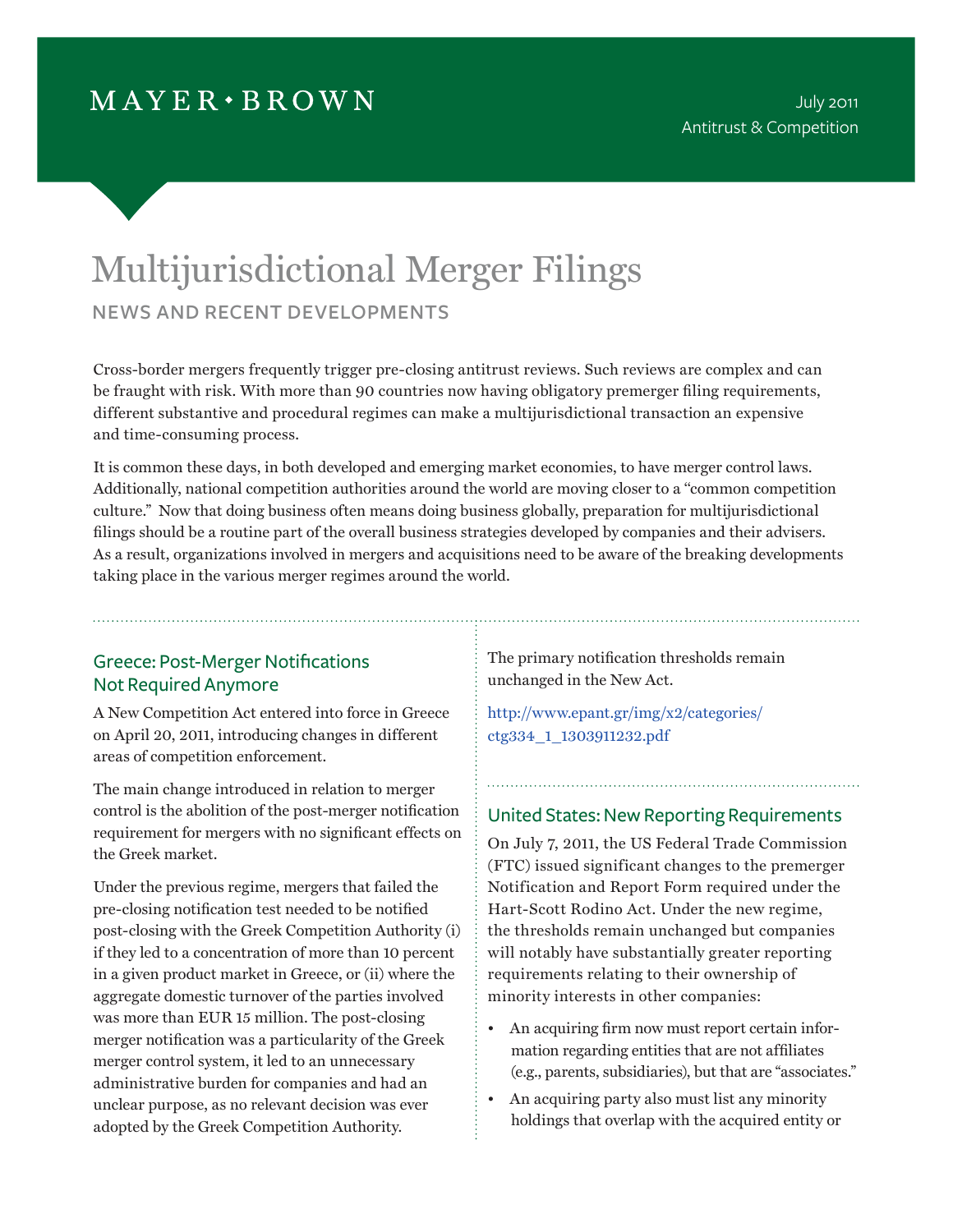acquired assets. This requirement includes listing each associate that holds a minority position of five percent or more in an entity, including a minority position in a non-corporate entity, and that derived dollar revenues in the most recent year from operations in industries that overlap with the acquired company. Further, for each such holding by an associate, the acquiring party must identify the entity in which the interest is held and the percentage held. Companies will also be required to list each associate of the acquiring party that, in the prior year, generated revenue in the same industry as the acquired company.

• While filing parties no longer have to report revenues for a base year (most recently 2002), the revised HSR Form will require the submission of additional documents. These include analyses of synergies, even if these analyses do not mention competitive issues. In addition, such documents must be submitted even in transactions in which there is no competitive overlap.

The new rules will become effective on August 18, 2011.

"[Changes to Premerger Notification Reporting](http://www.mayerbrown.com/antitrust/article.asp?id=11265&nid=112
)  [Requirements Could Add Costs and Complexity](http://www.mayerbrown.com/antitrust/article.asp?id=11265&nid=112
)  [to Some Filings](http://www.mayerbrown.com/antitrust/article.asp?id=11265&nid=112
)"

"[Premerger Notification; Reporting and Waiting](http://www.ftc.gov/os/fedreg/2011/07/110707hsrfrn.pdf)  [Period Requirements](http://www.ftc.gov/os/fedreg/2011/07/110707hsrfrn.pdf)"

## India : Implementing Regulations Revised

India's merger control regime entered into force from June 1, 2011. This means that all transactions that meet the specified thresholds have to be notified to the Competition Commission of India (CCI). There is a "standstill obligation" prohibiting completion until the CCI has issued a clearance decision.

In May 2011, the CCI published the rules applicable to merger review. The new regulations follow a consultation on a draft regulation published in March 2011. This regulation does not differ much from the that draft.

The amendments are as follows:

- Clarification of transactions that do not have to be notified, such as mergers that take place entirely outside India and would only have an insignificant impact on local markets or certain acquisitions made by way of investments.
- Adoption of a five-year exemption to filing requirement if the target has domestic assets less than approx. €41 million or US\$54.4 million, or domestic turnover less than approx. €123 million or US\$163.3 million.
- Simplification of the notification forms.

["Competition M&A Rules in India Finalized"](http://www.mayerbrown.com/publications/article.asp?id=10962&nid=6)

# Russia: Clarification on Foreign-to-Foreign Transactions Soon?

The *"Third Antimonopoly Package"* was approved on June 28, 2011 by the Russian Federation's government and is expected to come into force in autumn, after being submitted to and adopted by the State Duma.

Under this Package, merger rules would be amended to clarify the application of Russian merger regime to foreign-to-foreign transactions.

Transactions resulting in an acquisition of control over foreign target companies, or of assets located in Russia that belong to foreign target companies, will only be subject to the Federal Antimonopoly Service's clearance when the foreign target supplied goods for more than 1 billion rubles (approx.  $\epsilon$ 24.75 million or US\$35.90 million) to the Russian market during the last calendar year.

This clarification will be welcome as it will allow to reduce the number foreign-to-foreign transaction filings before the Russian Competition Authority.

http://www.fas.gov.ru/spheres/antimonopoly. html?theme=2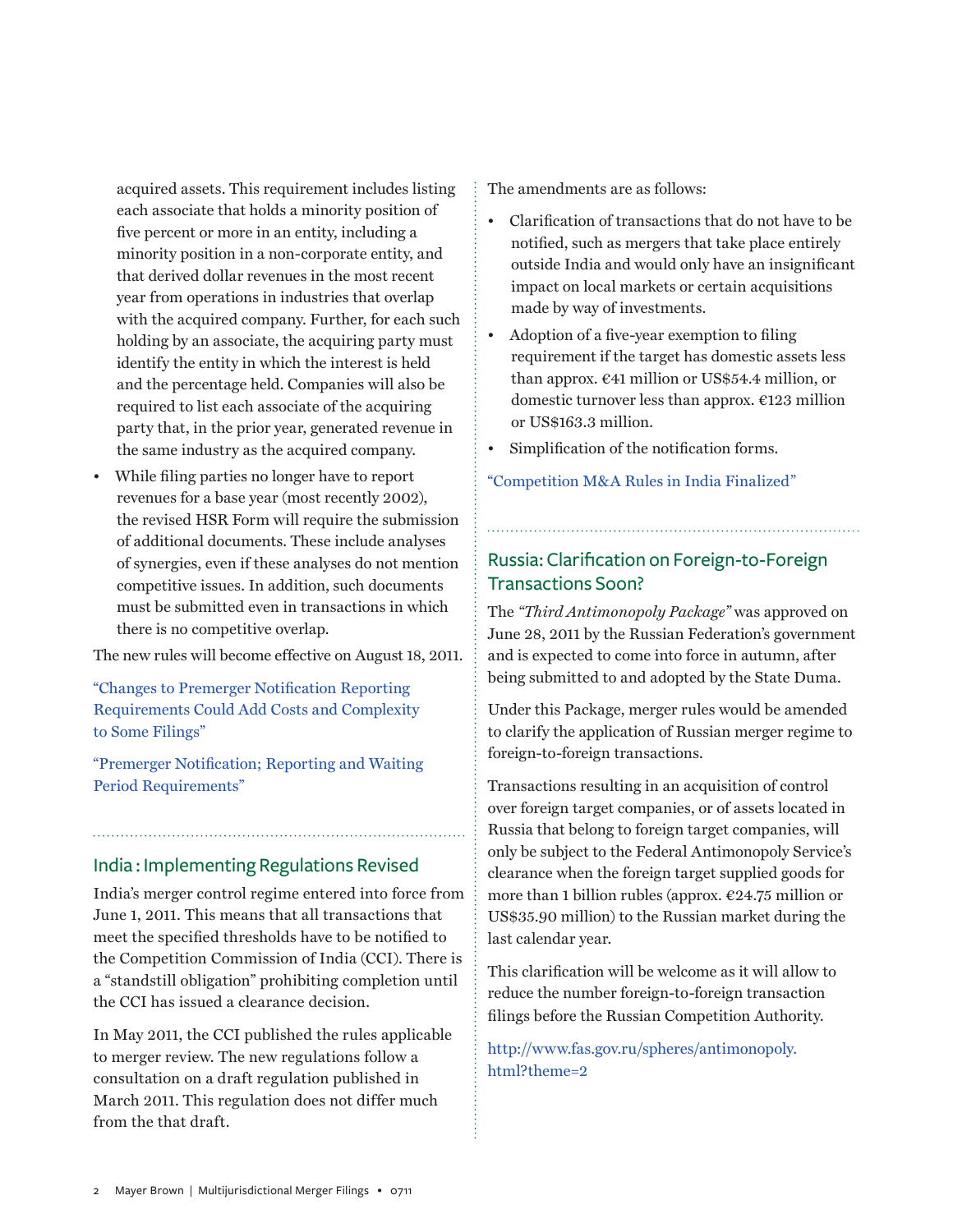# In Brief

**Finland.** On March 11, 2011, the Finnish Parliament approved the new Competition Act, which is expected to come into force in September 2011.

The Act will introduce a number of changes relating to merger rules, notably with a view toward greater harmonization with EU Law:

- The present dominance test in merger will be extended to a test broadly covering any Significant Impediment of Effective Competition (SIEC test).
- A number of procedural improvements are also introduced (suppression of time limit for notification, stop the clock mechanism, etc.).

The Finnish Competition Authority has announced guidelines on merger control in preparation that are expected to enter into force in a similar time frame.

**Mexico.** The legislative reform process that was initiated in April 2010 with respect to the Mexican Competition Act has resulted in a series of amendments that became effective as of May 11, 2011.

The amendments are intended to simplify administrative procedures regarding the notification of certain type of mergers, enhance the transparency in and streamline the Federal Competition Commission's (FCC) review process for mergers. The changes include new exceptions to the obligation to obtain merger clearance, such as in the case of corporate restructurings. The amendments also provide for a shorter notification period for transactions to expedite the review process. The FCC will also have to issue general guidelines every five years on issues such as calculation of administrative fines, definition of the relevant market and substantial market power, which are to accompany its regulations.

**Croatia.** A new regulation has been announced on notification and assessment of concentrations for the Competition Agency. Unlike the old rules, the new regulation introduces the forms for the concentration notification, which are similar to those at the EU level. The new rules provide clearer guidelines on information and documents that must be provided by notifying parties when filing a concentration.

**China.** On June 13, 2011, China's Ministry of Commerce (Mofcom) released a draft version of new interim measures relating to China's merger control regime for public consultation.

The draft *Interim Measures on Investigating and Sanctioning Violation of Notification Obligation for Concentration between Undertakings* (Interim Measures) detail the steps Mofcom may take to investigate whether a business operator has failed to comply with the mandatory notification obligation that applies to certain transactions under the Anti-Monopoly Law (AML). The Interim Measures also set out the penalties that may apply in such cases.

The US and Chinese antitrust agencies are also expected to sign a cooperation agreement in August 2011 that would notably reduce the risk of the imposition of conflicting remedies in merger cases.

**Hong Kong.** In June 2011, the Hong Kong government confirmed that the general prohibition on restrictive agreements in the region's new crosssector Competition Bill is not intended to be used to challenge M&A transactions, and that the Bill may be amended to reflect this. Concern had been expressed after government representatives stated that the general prohibition *would* be able to be used to challenge M&As that appreciably restrict competition—notwithstanding that the Bill contains specific merger review provisions that (reflecting previously announced government policy) apply only to the telecoms sector.

According to the current legislative schedule, the earliest the Bill may be passed is the second calendar quarter of 2012.  $\triangleleft$